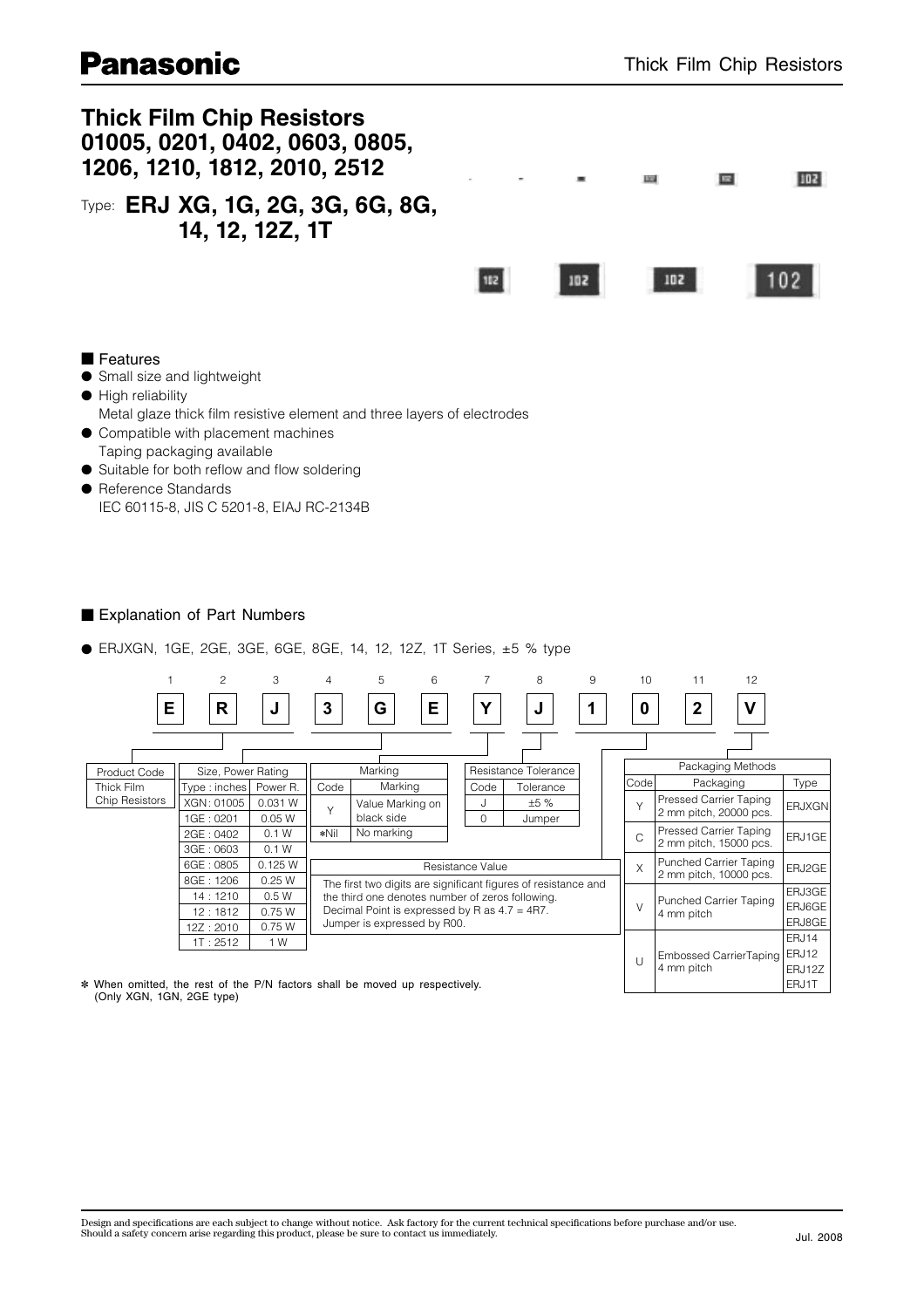# **Panasonic**



■ Construction ■ Dimensions in mm (not to scale)



|                         |                        | b                      |                |                  |                  |               |
|-------------------------|------------------------|------------------------|----------------|------------------|------------------|---------------|
| Type                    |                        | Mass (Weight)          |                |                  |                  |               |
| (inches)                |                        | W                      | a              | b                | t                | (g/1000 pcs.) |
| <b>ERJXG</b><br>(01005) | $0.40^{+0.02}$         | $0.20^{+0.02}$         | $0.10^{+0.03}$ | $0.10^{+0.03}$   | $0.13^{+0.02}$   | 0.04          |
| ERJ1G<br>(0201)         | $0.60^{+0.03}$         | $0.30^{+0.03}$         | $0.10^{+0.05}$ | $0.15^{+0.05}$   | $0.23^{+0.03}$   | 0.15          |
| ERJ2G<br>(0402)         | $1.00^{+0.05}$         | $0.50^{+0.05}$         | $0.20^{+0.10}$ | $0.25^{\pm0.05}$ | $0.35^{+0.05}$   | 0.8           |
| ERJ3G<br>(0603)         | $1.60^{+0.15}$         | $0.80^{+0.15}_{-0.05}$ | $0.30^{+0.20}$ | $0.30^{+0.15}$   | $0.45^{\pm0.10}$ | $\mathcal{P}$ |
| ERJ6G<br>(0805)         | $2.00^{+0.20}$         | $1.25^{\pm0.10}$       | $0.40^{+0.20}$ | $0.40^{+0.20}$   | $0.60^{+0.10}$   | 4             |
| ERJ8G<br>(1206)         | $3.20^{+0.05}_{-0.20}$ | $1.60^{+0.05}_{-0.15}$ | $0.50^{+0.20}$ | $0.50^{+0.20}$   | $0.60^{+0.10}$   | 10            |
| ERJ14<br>(1210)         | $3.20^{+0.20}$         | $2.50^{+0.20}$         | $0.50^{+0.20}$ | $0.50^{+0.20}$   | $0.60^{+0.10}$   | 16            |
| ERJ12<br>(1812)         | $4.50^{+0.20}$         | $3.20^{+0.20}$         | $0.50^{+0.20}$ | $0.50^{+0.20}$   | $0.60^{+0.10}$   | 27            |
| ERJ12Z<br>(2010)        | $5.00*0.20$            | $2.50^{+0.20}$         | $0.60^{+0.20}$ | $0.60^{+0.20}$   | $0.60^{+0.10}$   | 27            |
| ERJ1T<br>2512)          | $6.40^{+0.20}$         | $3.20^{+0.20}$         | $0.65^{+0.20}$ | $0.60^{+0.20}$   | $0.60^{+0.10}$   | 45            |

## ■ Ratings

<For Resistor>

| Type<br>(inches)        | Power Rating<br>at 70 $\degree$ C (W) | Limiting Element<br>Voltage (Maximum)<br>$RCWV)^{(1)}$ (V) | Maximum Overload<br>Voltage <sup>(2)</sup><br>(V) | Resistance<br>Tolerance<br>(% ) | Resistance<br>Range<br>$(\Omega)$ | T.C.R.<br>$[X10^{-6}/^{\circ}C$<br>$(ppm/°C)$ ]                                        | Category Temperature<br>Range (Operating<br>Temperature Range)<br>(°C) |
|-------------------------|---------------------------------------|------------------------------------------------------------|---------------------------------------------------|---------------------------------|-----------------------------------|----------------------------------------------------------------------------------------|------------------------------------------------------------------------|
| <b>ERJXG</b><br>(01005) | 0.031                                 | 15                                                         | 30                                                | ±5                              | 4.7 to 1 M (E24)                  | <10 Ω : -100 to +600<br>10 $\Omega$ to 100 $\Omega$ : $\pm 300$<br>$100 \Omega < 1200$ | $-55$ to $+125$                                                        |
| ERJ1G<br>(0201)         | 0.05                                  | 25                                                         | 50                                                | ±5                              | 1 to 10 M (E24)                   |                                                                                        | $-55$ to $+125$                                                        |
| ERJ2G<br>(0402)         | 0.1                                   | 50                                                         | 100                                               | ±5                              | 1 to 10 M (E24)                   | $<10 \Omega$ :<br>$-100$ to $+600$                                                     | $-55$ to $+155$                                                        |
| ERJ3G<br>(0603)         | 0.1                                   | 75                                                         | 150                                               | ±5                              | 1 to 10 M (E24)                   |                                                                                        | $-55$ to $+155$                                                        |
| ERJ6G<br>(0805)         | 0.125                                 | 150                                                        | 200                                               | ±5                              | 1 to 10 M (E24)                   |                                                                                        | $-55$ to $+155$                                                        |
| ERJ8G<br>(1206)         | 0.25                                  | 200                                                        | 400                                               | ±5                              | 1 to 10 M (E24)                   | 10 $\Omega$ to 1 M $\Omega$ :<br>±200                                                  | $-55$ to $+155$                                                        |
| ERJ14<br>(1210)         | 0.5                                   | 200                                                        | 400                                               | ±5                              | 1 to 10 M (E24)                   |                                                                                        | $-55$ to $+155$                                                        |
| ERJ12<br>(1812)         | 0.75                                  | 200                                                        | 500                                               | ±5                              | 1 to 10 M (E24)                   |                                                                                        | $-55$ to $+155$                                                        |
| ERJ12Z<br>(2010)        | 0.75                                  | 200                                                        | 500                                               | ±5                              | 1 to 10 M (E24)                   | 1 M $\Omega$ <:<br>$-400$ to $+150$                                                    | $-55$ to $+155$                                                        |
| ERJ1T<br>(2512)         |                                       | 200                                                        | 500                                               | ±5                              | 1 to 1 M (E24)                    |                                                                                        | $-55$ to $+155$                                                        |

(1) Rated Continuous Working Voltage (RCWV) shall be determined from RCWV=VPower Rating x Resistance Values, or Limiting Element Voltage (max. RCWV) listed above, whichever less.

(2) Overload (Short-time Overload) Test Voltage (SOTV) shall be determined from SOTV=2.5xPower Rating or max. Overload Voltage listed above whichever less.

#### <For Jumper>

| Type<br>(inches) | (A) | Rated Current Maximum Overload Current<br>(A) |  |
|------------------|-----|-----------------------------------------------|--|
| ERJXG (01005)    | 0.5 |                                               |  |
| ERJ1G (0201)     |     |                                               |  |
| ERJ2G (0402)     |     | 2                                             |  |
| ERJ3G (0603)     |     |                                               |  |
| ERJ6G (0805)     |     |                                               |  |
| ERJ8G (1206)     |     |                                               |  |
| ERJ14<br>(1210)  | 2   |                                               |  |
| ERJ12<br>(1812)  |     |                                               |  |
| ERJ12Z (2010)    |     |                                               |  |
| ERJ1T<br>(2512)  |     |                                               |  |

#### Power Derating Curve

For resistors operated in ambient temperatures above 70 °C, power rating shall be derated in accordance with the figure below.



Design and specifications are each subject to change without notice. Ask factory for the current technical specifications before purchase and/or use.<br>Should a safety concern arise regarding this product, please be sure to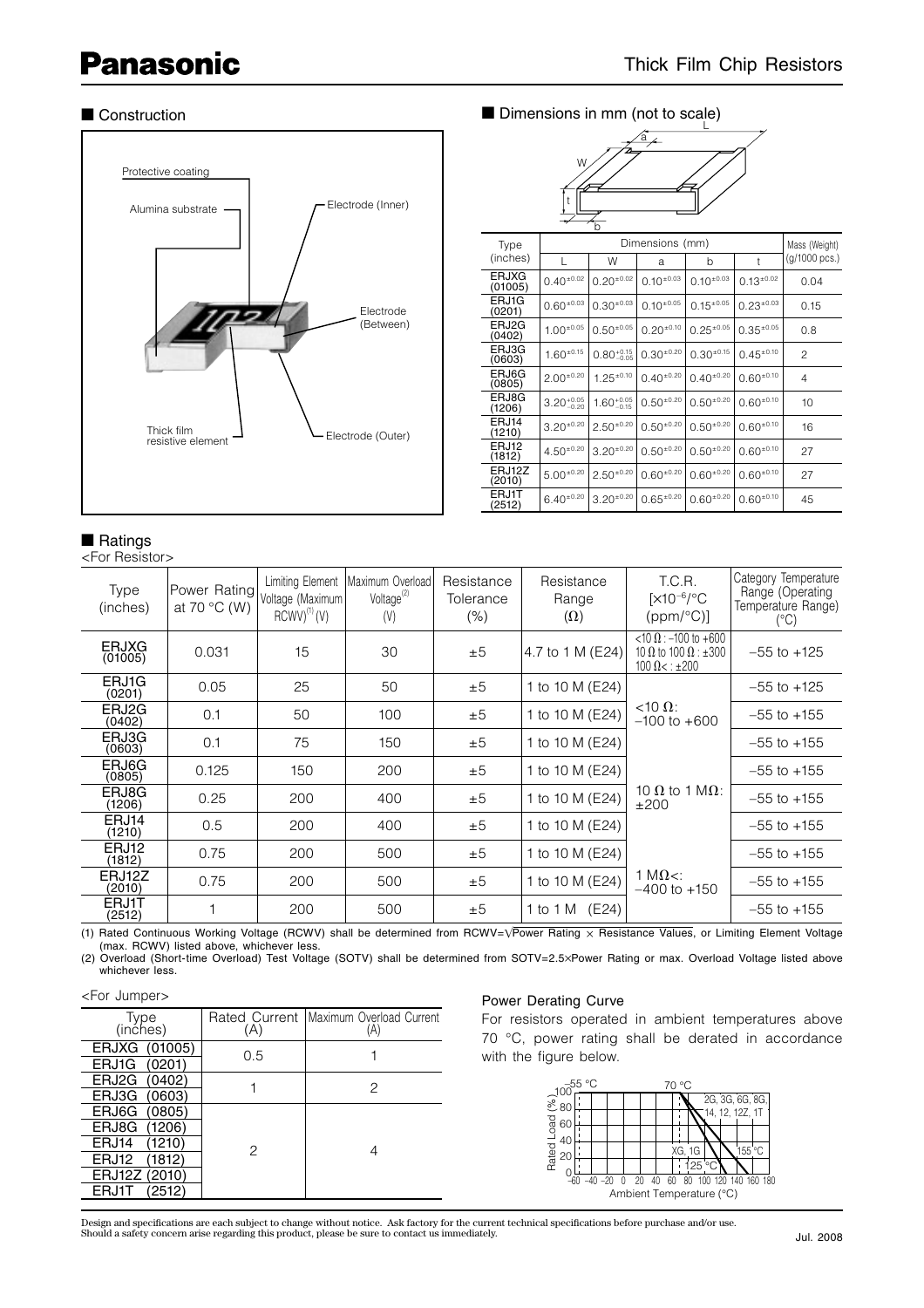# **Panasonic**

### ■ Packaging Methods (Taping)

|  | <b>Standard Quantity</b> |  |
|--|--------------------------|--|
|--|--------------------------|--|

| Type         | Kind of Taping          | Pitch $(P_1)$    | Quantity        |  |
|--------------|-------------------------|------------------|-----------------|--|
| <b>ERJXG</b> |                         |                  | 20000 pcs./reel |  |
| ERJ1G        | Pressed Carrier Taping  | $2 \, \text{mm}$ | 15000 pcs./reel |  |
| ERJ2G        |                         |                  | 10000 pcs./reel |  |
| ERJ3G        |                         |                  |                 |  |
| ERJ6G        | Punched Carrier Taping  |                  |                 |  |
| ERJ8G        |                         |                  |                 |  |
| ERJ14        |                         | 4 mm             | 5000 pcs./reel  |  |
| ERJ12        |                         |                  |                 |  |
| ERJ12Z       | Embossed Carrier Taping |                  |                 |  |
| <b>ERJ1T</b> |                         |                  | 4000 pcs./reel  |  |

● Carrier Tape (Unit : mm) Pressed Carrier Punched Carrier Embossed Carrier  $P_1$   $P_2$ ,  $P_0$  $\phi$ D<sub>0</sub>  $\overline{\mathbb{Z}}$ E⊖ Æ F LL.  $\geq$ Í ℍ 4 ŀo ക 77,  $P_1$  (2 mm pitch) T  $\begin{bmatrix} T \end{bmatrix}$  T  $\begin{bmatrix} \end{bmatrix}$   $\begin{bmatrix} \end{bmatrix}$  $\phi$ D<sub>1</sub> (Only Emboss) Type | A | B | W | F | E |  $\mathsf{P_1}$  |  $\mathsf{P_2}$  |  $\mathsf{P_0}$  |  $\phi\mathsf{D_0}$  | T |  $\phi\mathsf{D_1}$ ERJXG  $0.24^{+0.03}$   $0.45^{+0.03}$ <br>ERJ1G  $0.38^{+0.05}$   $0.68^{+0.05}$  $\frac{0.31^{\pm 0.05}}{0.42^{\pm 0.05}}$  $2.00^{\pm0.10}$  $\textsf{ERJ1G} \quad \big| \, 0.38^{\pm 0.05} \, \big| \, 0.68^{\pm 0.05} \big| \qquad \qquad \big| \qquad \qquad \big| \qquad \qquad \big| \, 2.00^{\pm 0.10} \, \big| \qquad \qquad \big| \qquad \qquad \big| \qquad \qquad \big| \, 0.42^{\pm 0.05} \, \big| \quad \textcolor{red}{-} \ \qquad \qquad \big| \, 0.42^{\pm 0.05} \, \big| \quad \textcolor{red}{-} \ \qquad \qquad \big| \, 0.42^{\$ **ERJ2G**  $\begin{bmatrix} 0.67^{\pm 0.05} \end{bmatrix}$  1.17 $^{\pm 0.05}$  0.52 $^{\pm 0.05}$  0.52 $^{\pm 0.05}$   $\begin{bmatrix} -1 & -1 \end{bmatrix}$  0.52 $^{\pm 0.05}$  0.52 $^{\pm 0.05}$  0.52 $^{\pm 0.05}$  0.52 $^{\pm 0.05}$  1.17 $^{\pm 0.05}$  0.52 $^{\pm 0.05}$  1.17 $^{\pm 0.05}$  1.17  $8.00^{+0.20}$ ERJ3G  $1.10^{\pm0.10}$   $1.90^{\pm0.10}$  $3.50^{+0.05}$  $0.70^{\pm 0.05}$  – ERJ6G  $1.65^{\pm 0.15}$   $2.50^{\pm 0.20}$ <br>ERJ8G  $2.00^{\pm 0.15}$   $3.60^{\pm 0.20}$  $0.84^{+0.05}$  –  $1.75^{\pm0.10}$  $2.00^{\pm0.05}$  4.00 $^{\pm0.10}$  $1.50^{+0.10}_{-0}$ ERJ8G 2.00±0.15 3.60±0.20 –  $4.00^{\pm0.10}$ ERJ14 2.80 $^{\pm 0.20}$  3.50 $^{\pm 0.20}$  8.00 $^{\pm 0.30}$  $1.0^{+0.10}_{-0}$ ERJ12  $3.50^{\pm0.20}$   $4.80^{\pm0.20}$ <br>ERJ12Z  $2.80^{\pm0.20}$   $5.30^{\pm0.20}$  $1.00^{+0.10}$ **ERJ12Z**  $\begin{bmatrix} 2.80^{\pm 0.20} \end{bmatrix}$  5.30<sup>±0.20</sup>  $\begin{bmatrix} 12.00^{\pm 0.30} \end{bmatrix}$  5.50<sup>±0.20</sup>  $\begin{bmatrix} 1 & 1 \end{bmatrix}$   $\begin{bmatrix} 1 & 1 \end{bmatrix}$ ERJ1T  $3.60^{\pm 0.20}$  6.90 $^{\pm 0.20}$ 

#### ● Taping Reel

(Unit : mm)



|              |    |                                |               |               | 10111.111111     |
|--------------|----|--------------------------------|---------------|---------------|------------------|
| <b>Type</b>  | øΑ | øΒ                             | øС            | W             |                  |
| <b>ERJXG</b> |    |                                | $13.0^{+1.0}$ | $9.0^{+1.0}$  | $11.4^{\pm 1.0}$ |
| ERJ1G        |    |                                |               |               |                  |
| ERJ2G        |    |                                |               |               |                  |
| ERJ3G        |    | 180.0 $^{+0.0}_{-3.0}$ 60 min. |               |               |                  |
| ERJ6G        |    |                                |               |               |                  |
| ERJ8G        |    |                                |               |               |                  |
| ERJ14        |    |                                |               |               |                  |
| ERJ12        |    |                                |               |               |                  |
| ERJ12Z       |    |                                |               | $13.0^{+1.0}$ | $15.4^{\pm2.0}$  |
| ERJ1T        |    |                                |               |               |                  |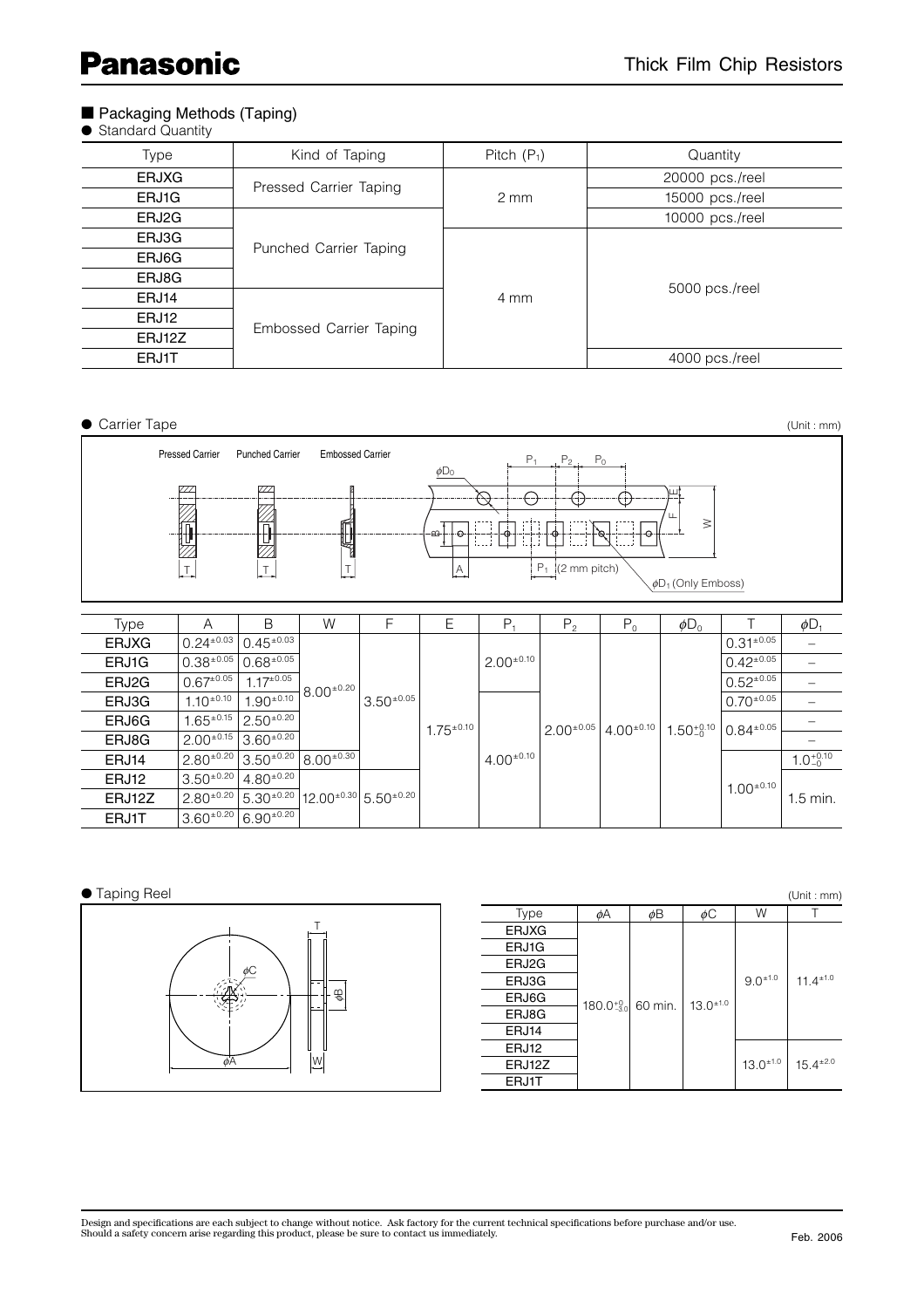### ■ Recommended Land Pattern

In case of flow soldering, the land width must be smaller than the Chip Resistor width to control the solder amount properly. Generally, the land width should be 0.7 to 0.8 times (W) of the width of chip resistor. In case of reflow soldering, solder amount can be adjusted, therefore the land width should be set to 1.0 to 1.3 times chip resistor width (W).



#### ■ Recommended Soldering Conditions

Recommendations and precautions are described below.

- Recommended soldering conditions for reflow
- · Reflow soldering shall be performed a maximum of two times.
- · Please contact us for additional information when used in conditions other than those specified.
- · Please measure the temperature of the terminals and study every kind of solder and printed circuit board for solderability before actual use.



● Recommended soldering conditions for flow

| <b>Type</b>   | Dimensions (mm) |                |                       |  |  |
|---------------|-----------------|----------------|-----------------------|--|--|
| (inches)      | a               |                | C                     |  |  |
| ERJXG (01005) | 0.15 to 0.20    | $0.5$ to $0.7$ | 0.20 to 0.25          |  |  |
| ERJ1G(0201)   | $0.3$ to $0.4$  | $0.8$ to $0.9$ | 0.25 to 0.35          |  |  |
| ERJ2G(0402)   | $0.5$ to $0.6$  | 1.4 to 1.6     | $0.4 \text{ to } 0.6$ |  |  |
| ERJ3G (0603)  | $0.7$ to $0.9$  | 2 to 2.2       | $0.8$ to 1            |  |  |
| ERJ6G(0805)   | 1 to 1.4        | 3.2 to 3.8     | $0.9$ to 1.4          |  |  |
| ERJ8G(1206)   | 2 to 2.4        | 4.4 to 5       | 1.2 to 1.8            |  |  |
| ERJ14 (1210)  | 2 to 2.4        | 4.4 to 5       | 1.8 to 2.8            |  |  |
| ERJ12(1812)   | 3.3 to 3.7      | 5.7 to 6.5     | 2.3 to 3.5            |  |  |
| ERJ12Z(2010)  | 3.6 to 4        | 6.2 to 7       | 1.8 to 2.8            |  |  |
| ERJ1T(2512)   | 5 to 5.4        | 7.6 to 8.6     | 2.3 to 3.5            |  |  |

|              | Temperature           | Time                             |
|--------------|-----------------------|----------------------------------|
| Preheating   | 140 °C to 160 °C      | 60 s to 120 s                    |
| Main heating | Above $200^{\circ}$ C | $30 \text{ s}$ to $40 \text{ s}$ |
| Peak         | $235 + 5$ °C          | max. 10 s                        |

For lead-free soldering (Example : Sn/Ag/Cu)

|              | Temperature      | Time           |
|--------------|------------------|----------------|
| Preheating   | 150 °C to 180 °C | 60 s to 120 s  |
| Main heating | Above $230 °C$   | $30s$ to $40s$ |
| Peak         | max. $260 °C$    | max.10 s       |

|            | For soldering    |                                    | For lead-free soldering |               |
|------------|------------------|------------------------------------|-------------------------|---------------|
|            | Temperature      | Time                               | Temperature             | Time          |
| Preheating | 140 °C to 180 °C | 60 s to 120 s                      | 150 °C to 180 °C        | 60 s to 120 s |
| Soldering  | $245 \pm 5$ °C   | $20 \mathrm{s}$ to $30 \mathrm{s}$ | max. $260 °C$           | max. 10 s     |

### **△ Safety Precautions**

The following are precautions for individual products. Please also refer to the precautions common to Fixed Resistors shown on page ER2 of this catalog.

- 1. Take measures against mechanical stress during and after mounting of Thick Film Chip Resistors (hereafter called the resistors) so as not to damage their electrodes and protective coatings.
- 2. If a transient load (heavy load in a short time) like a pulse is expected to be applied, check and evaluate the operations of the resistors when installed in your products before use.

Never exceed the rated power. Otherwise, the performance and/or reliability of the resistors may be impaired.

- 3. Do not use halogen-based or other high-activity flux. Otherwise, the residue may impair the resistors' performance and/or reliability.
- 4. When soldering with a soldering iron, never touch the resistors' bodies with the tip of the soldering iron. When using a soldering iron with a high temperature tip, finish soldering as quickly as possible (within three seconds at 350 °C max.).
- 5. As the amount of applied solder becomes larger, the mechanical stress applied to the resistors increases, causing problems such as cracks and faulty characteristics. Avoid applying an excessive amount of solder.
- 6. Do not apply shock to the resistors or pinch them with a hard tool (e.g. pliers and tweezers). Otherwise, the resistors' protective coatings and bodies may be chipped, affecting their performance.
- 7. Avoid excessive bending of printed circuit boards in order to protect the resistors from abnormal stress.